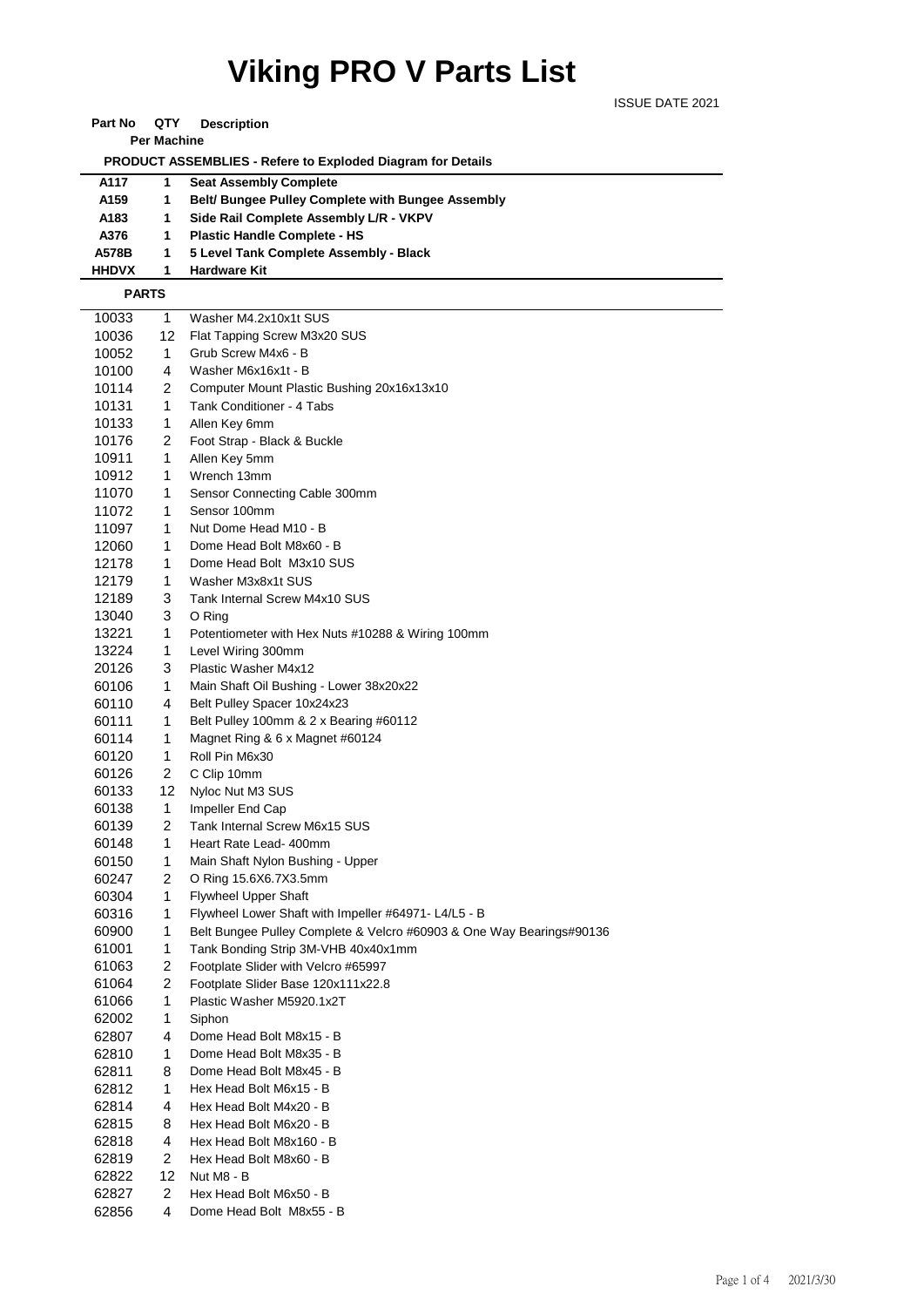| Part No        | QTY                      | <b>Description</b>                                                              |
|----------------|--------------------------|---------------------------------------------------------------------------------|
| 63132          | <b>Per Machine</b><br>12 | Allen Key Bolt-M3x20 - SUS                                                      |
| 63144          | 1                        | Tank Plug for HS Tank                                                           |
| 63987          | 4                        | Counter Sunk Bolt M4x40 - B                                                     |
| 64002          | 1                        | Upper Main Frame with Decal # 63810 Complete - VKPV                             |
| 64502          | 1                        | Handle Plastic Cap                                                              |
| 64503          | 1                        | Pin for Belt                                                                    |
| 64504          | 1                        | Plastic Handle Belt 2900mm - HS                                                 |
| 64507          | 2                        | Handle Plastic Cap - L/R                                                        |
| 64510          | 1                        | <b>Battery Cap</b>                                                              |
| 64511          | 2                        | Round Head Phillips Screw SUS M3x12 - B                                         |
| 64512          | 4                        | Counter Sunk Screw SUS M3x20 - B                                                |
| 64516          | 2                        | Plastic Handle Grip                                                             |
| 64524          | 6                        | Counter Sunk Screw SUS M3x25 - B                                                |
| 64525          | 1                        | Handle with Decal #64523                                                        |
| 64983          | 1                        | L4/L5 Tank Adjuster Outer Valve & Rubber Spacer #66974 & M6 Ball Plunger #66976 |
| 64984          | 1                        | L5 Tank Adjuster Inner Valve - Black                                            |
| 64986          | 1                        | Adjuster Knob for Plus / V / XL - Black                                         |
| 64987          | 1                        | L5 Adjuster Knob Base - Black with Decals #64985 Black                          |
| 64988          | 1                        | L4/L5 Valve Base - Black                                                        |
| 65001          | 2                        | Dome Head Bolt M6x25 - B                                                        |
| 65103          | 2                        | Bungee Wheel Bracket 15x55.4x60                                                 |
| 65108          | 1                        | Idle Wheel Shaft Bracket (Lower)                                                |
| 65118          | 1                        | Tank Large Ring Seal - Black 499x5.8 Black                                      |
| 65124          | 1                        | Idle Wheel Shaft Insert Bracket (Upper)20x15x31                                 |
| 65693          | 8                        | Dome Head Bolt M5x15 - B                                                        |
| 65702          | 4                        | Seat Wheel                                                                      |
| 65820          | 1                        | <b>Bungee Hook Mount</b>                                                        |
| 65904          | 7                        | Counter Sunk Screw for Wood M3x10 - B                                           |
| 65910          | 1                        | Nyloc Nut M10 - B                                                               |
| 65918          | 1                        | Dome Head Bolt M10x60 - B                                                       |
| 65920          | 1                        | Shaft Spacer Upper 40x27.5x34.8                                                 |
| 65921          | 30                       | Washer M8.5x19x1.6t - B                                                         |
| 65923          | 1                        | Bungee Slider 8mm                                                               |
| 65931          | 18<br>2                  | Nyloc Nut M8 - B                                                                |
| 65934<br>65935 | $\overline{c}$           | Counter Sunk Bolt M6x40 - B<br>Nyloc Nut M6 - B                                 |
| 65939          | 1                        | U Bolt 8mm with 2xFlange Nuts #65940                                            |
| 65951          | 1                        | Hex Head Bolt M10x140 - B                                                       |
| 65960          | 1                        | Idle Wheel & Bearing 6000ZZ x 2 #60112                                          |
| 65980          | 1                        | Lower Tank Shell with Decal #61006                                              |
| 65982          | 1                        | Inner Reserve Tank Shell / AR                                                   |
| 65988          | 2                        | Bungee Pulley & Bearing & Spacer x2                                             |
| 66020          | 1                        | <b>Computer Stalk</b>                                                           |
| 66024          | 1                        | Bump Stop Main Frame - 80x20x37.5                                               |
| 66039          | 4                        | <b>Bumper</b>                                                                   |
| 66040          | 1                        | Idle Wheel Shaft 10x122mm                                                       |
| 66044          | 1                        | Bushing 40x35x3x22                                                              |
| 66047          | 2                        | Brush Cover - Left & Right                                                      |
| 66049          | 4                        | Counter Sunk Bolt 4x15 - B                                                      |
| 66055          | 2                        | Velcro for Side Rail 20x345mm                                                   |
| 66056          | 4                        | Bump Stop - Square 23x15x6.5                                                    |
| 66058          | 1                        | Seat LS-E28 - for Dual Rail                                                     |
| 66059          | 4                        | Seat Wheel Short Spacer 12.7x8.1x8.5 - B                                        |
| 66061          | 4                        | Spacer 20x8x38                                                                  |
| 66062          | 2                        | Spacer 12x8x209                                                                 |
| 66063          | 2                        | Axle shaft 8mm                                                                  |
| 66064          | 4                        | D7 Eclip                                                                        |
| 66065          | 4                        | Spacer 12.7x8x17.5                                                              |
| 66066          | 4                        | Shoulder Screw M6x15 - B                                                        |
| 66070          | 2                        | <b>Transport Wheel</b>                                                          |
| 66107          | 1                        | Sensor Bracket                                                                  |
| 66152          | 1                        | Bar Catch for Plastic Handle                                                    |
| 66254<br>66323 | 2<br>4                   | Seat Runner L/R with Dome Head Screw #66074<br>Seat Wheel 98A                   |
| 66357          | 1                        | Rear Board 268x115x23                                                           |
|                |                          |                                                                                 |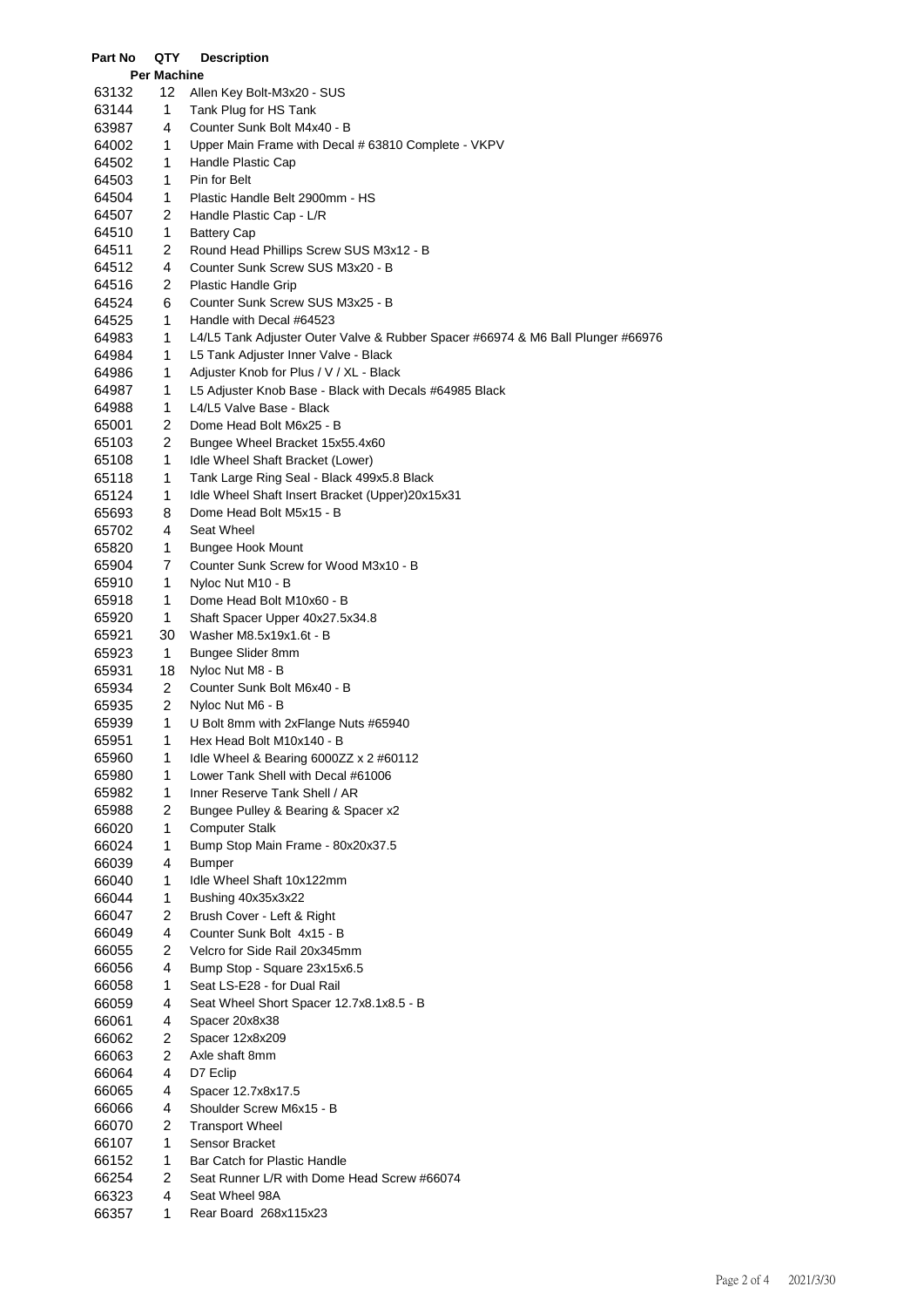## **Part No QTY Description**

### **Per Machine**

- 1 Bungee Rope 8mm x 2230 & Inner Clip #65922 Apollo PRO / VIKPRO
- 1 Rubber Seal
- 4 Flat Tapping Screw M3x16 SUS
- 1 Bungee Pulley Bracket Lower
- 1 Support Bracket Lower Main Frame
- 1 End Cap Adjuster Knob
- 1 Upper Tank Shell L5 & Double Lip Seal # 66972 with Decals #66960
- 2 Seat Frame 220x78.5x23
- 70005H 1 Bluetooth Auto-Adjust Monitor L5
- 1 LCD for Bluetooth Auto-Adjust Monitor- AOMEI